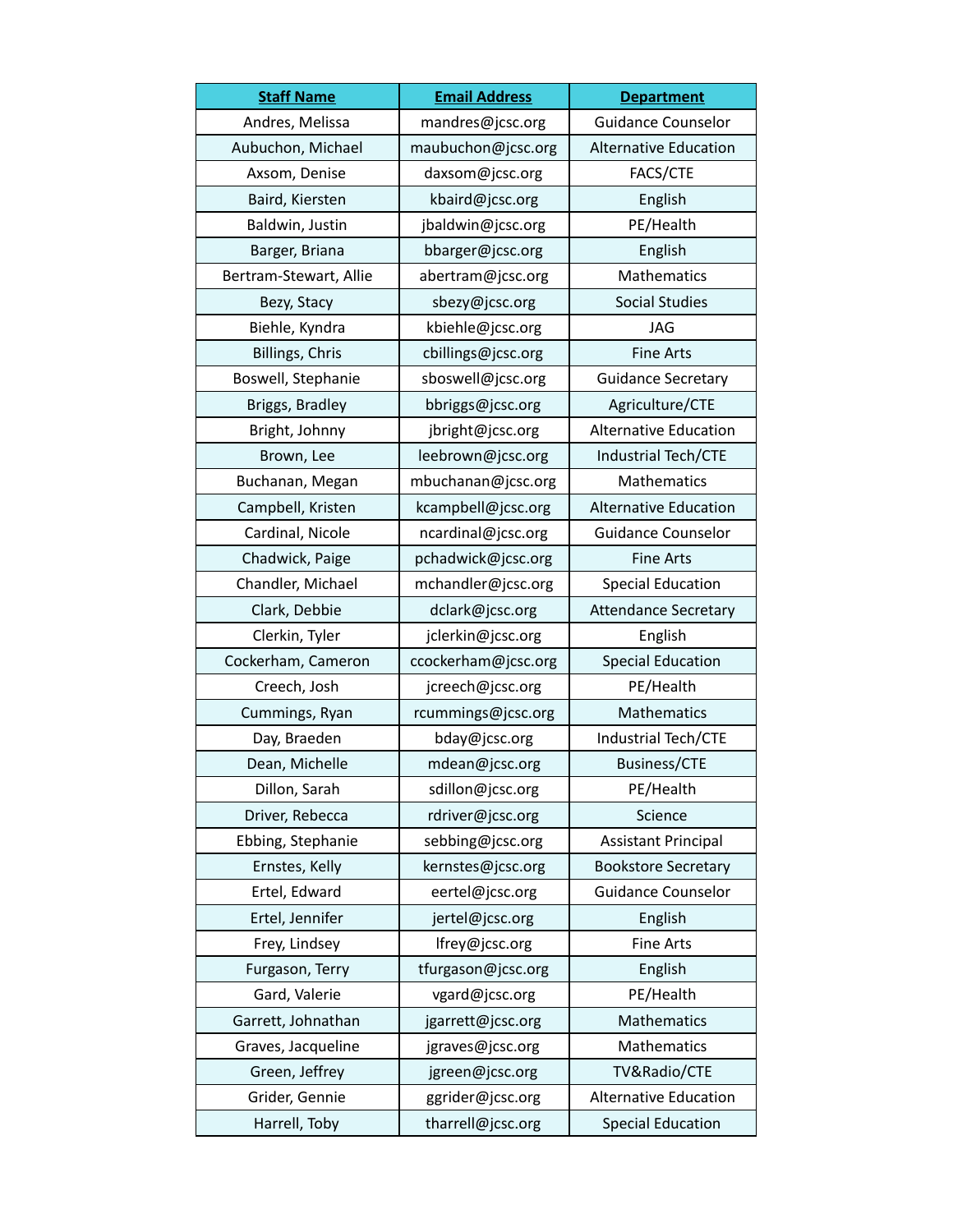| Hartwell, Joe      | jhartwell@jcsc.org   | <b>Assistant Principal</b>     |
|--------------------|----------------------|--------------------------------|
| Herrin, Andrew     | aherrin@jcsc.org     | <b>Social Studies</b>          |
| Hill, Felicia      | fhill@jcsc.org       | Science                        |
| Hovious, Barry     | bhovious@jcsc.org    | <b>Fine Arts</b>               |
| Hukill, Blakli     | bhukill@jcsc.org     | English                        |
| Jackson, Deborah   | djackson@jcsc.org    | Foreign Language               |
| Jaquess, Ben       | bjaquess@jcsc.org    | Foreign Language               |
| Keith, Angie       | angelakeith@jcsc.org | English                        |
| Kelley, Eric       | ekelley@jcsc.org     | Science                        |
| Kent, Taryn        | tkent@jcsc.org       | <b>Assistant Principal</b>     |
| Kinney, Susan      | skinney@jcsc.org     | <b>Business/CTE</b>            |
| Kirchner, Adrian   | akirchner@jcsc.org   | <b>Business/CTE</b>            |
| Knarr, Ronita      | rknarr@jcsc.org      | Attendance Officer             |
| Krueger, Kessa     | kkrueger@jcsc.org    | Mathematics                    |
| Kuntz, Chrystal    | ckuntz@jcsc.org      | Mathematics                    |
| Land, Joshua       | jland@jcsc.org       | <b>Social Studies</b>          |
| Lane, William      | blane@jcsc.org       | <b>Social Studies</b>          |
| Lawson, Dana       | dlawson@jcsc.org     | <b>Fine Arts</b>               |
| Martin, Tracy      | tmartin@jcsc.org     | English/Foreign Language       |
| Matern, LeAna      | Imatern@jcsc.org     | Alternative Education          |
| Morris, Brad       | bmorris@jcsc.org     | Foreign Language               |
| Morrison, Jeffrey  | jmorrison@jcsc.org   | Science                        |
| Nixon, Nickolas    | nnixon@jcsc.org      | <b>Social Studies</b>          |
| Norton, Roxanne    | rnorton@jcsc.org     | <b>Special Education</b>       |
| Patterson, Marisa  | mpatterson@jcsc.org  | Foreign Language               |
| Poore, Anna        | apoore@jcsc.org      | <b>Special Education</b>       |
| Redelman, Kimberly | kredelman@jcsc.org   | Science                        |
| Roller, Dustin     | droller@jcsc.org     | Principal                      |
| Roller, Kallie     | kroller@jcsc.org     | Mathematics                    |
| Root, Megan        | mroot@jcsc.org       | <b>Behavior Specialist</b>     |
| Rowda, Missy       | mrowda@jcsc.org      | <b>Technology Secretary</b>    |
| Sedam, Ashley      | asedam@jcsc.org      | <b>Guidance Counselor</b>      |
| Shoultz, Tevin     | tshoultz@jcsc.org    | FACS/CTE                       |
| Smith, Justin      | justinsmith@jcsc.org | PE/Health                      |
| Snyder, Neil       | nsnyder@jcsc.org     | Science                        |
| Speer, Trishalana  | tspeer@jcsc.org      | <b>Business/CTE</b>            |
| Sporleder, Shannon | ssporleder@jcsc.org  | <b>Special Education</b>       |
| Staples, Matthew   | mstaples@jcsc.org    | <b>School Resource Officer</b> |
| Stevens, Cory      | cstevens@jcsc.org    | <b>Athletic Director</b>       |
| Stewart, Derek     | dstewart@jcsc.org    | <b>Social Studies</b>          |
| Stidham, Brian     | bstidham@jcsc.org    | Science                        |